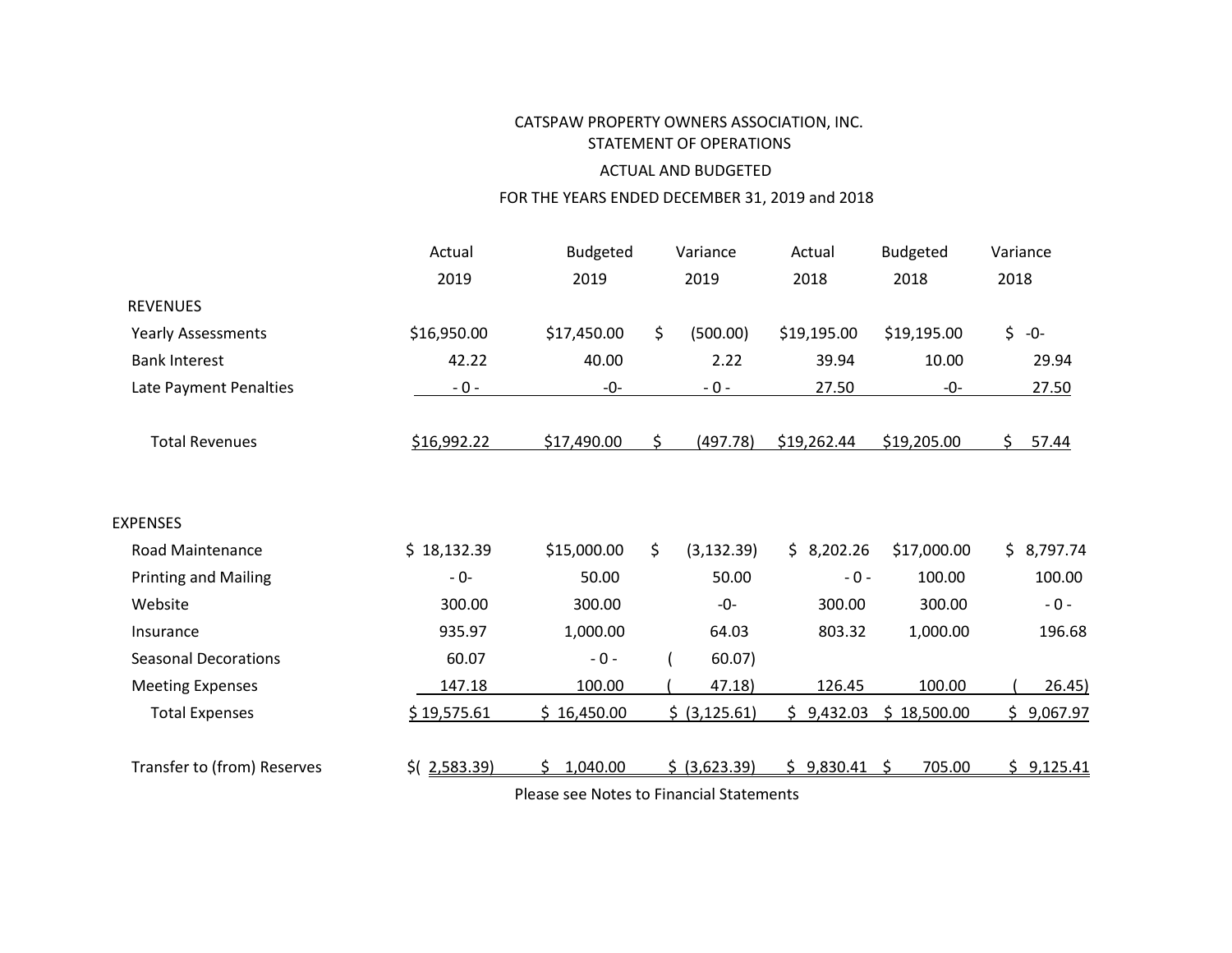# CATSPAW PROPERTY OWNERS ASSOCIATION, INC. STATEMENT OF FINANCIAL POSITION AS OF DECEMBER 31, 2019

#### ASSETS

| <b>Current Assets</b>                |                 |                  |
|--------------------------------------|-----------------|------------------|
| Cash in Bank                         | 60,381.29<br>S. |                  |
| <b>Prepaid Expenses</b>              | 874.91          |                  |
| Accounts Receivable                  | 662.00          |                  |
| Investment in Parcel Box             | 200.00          |                  |
| TOTAL ASSETS                         |                 | \$.<br>62,118.20 |
| <b>LIABILITIES</b>                   |                 |                  |
| <b>Current Liabilities</b>           |                 |                  |
| Prepaid 2019 Assessments             | \$14,116.58     |                  |
| <b>TOTAL LIABILITIES</b>             |                 | 14,116.58        |
|                                      |                 |                  |
| <b>MEMBERS' EQUITY</b>               |                 |                  |
| <b>Beginning Accumulated Surplus</b> | \$50,585.01     |                  |
| Current Year Surplus (Deficit)       | (2,583.39)      |                  |
| <b>Transfer to Reserves</b>          |                 |                  |
| TOTAL MEMBERS' EQUITY                |                 | 48.001.62        |

Please see Notes to Financial Statements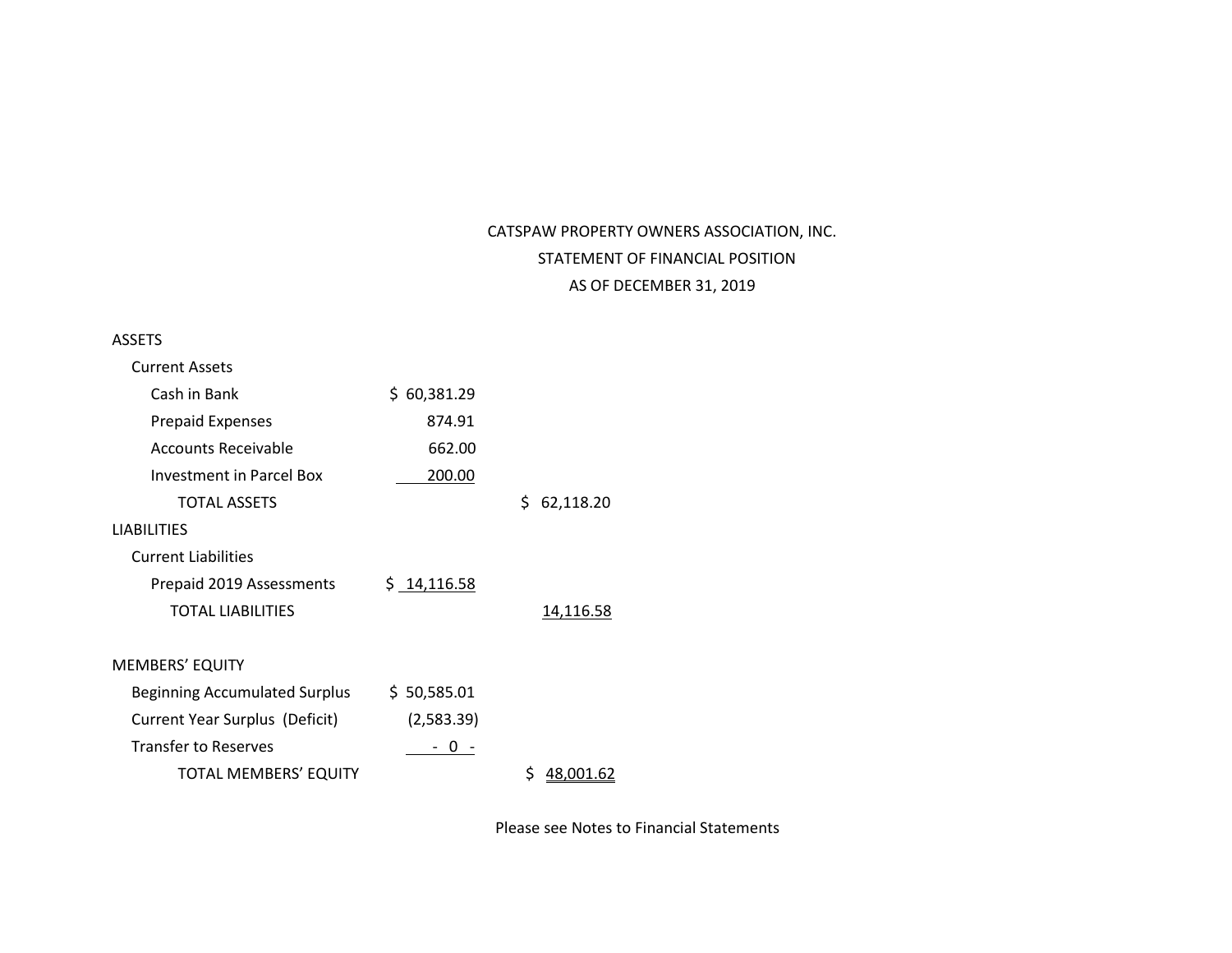# CATSPAW PROPERTY OWNERS' ASSOCIATION, INC.

## NOTES TO FINANCIAL STATEMENTS

#### DECEMBER 31, 2019

#### NOTE 1 – THE ASSOCIATION

Catspaw Property Owners' Association, Inc. is a property owners association organized as a non-profit North Carolina corporation. The Association began operations on August 31, 1996. The Association presently consists of 62 residential lots, 19 of which have houses. The number of lots may change (and historically has changed) due to lot subdivisions and/or lot combinations. A lot is considered improved with a house when construction of said house commences.

#### NOTE 2 – SUMMARY OF ACCOUNTING POLICIES

A. Basis of Presentation

The financial statements have been prepared in accordance with generally accepted accounting principles on the accrual basis, in which income is recognized when earned and expenses are recognized when incurred. The Association utilized the modified accrual basis in years before 2015. The Association reports annual financial information on a calendar year basis (the year end is December 31<sup>st</sup>). Members' Equity represents the accumulated excess or surplus of revenues over expenses, and consists of reserve funds that are intended to be used for unanticipated events, primarily related to unforeseen road maintenance expenses.

B. Association Annual Assessments/Accounts Receivable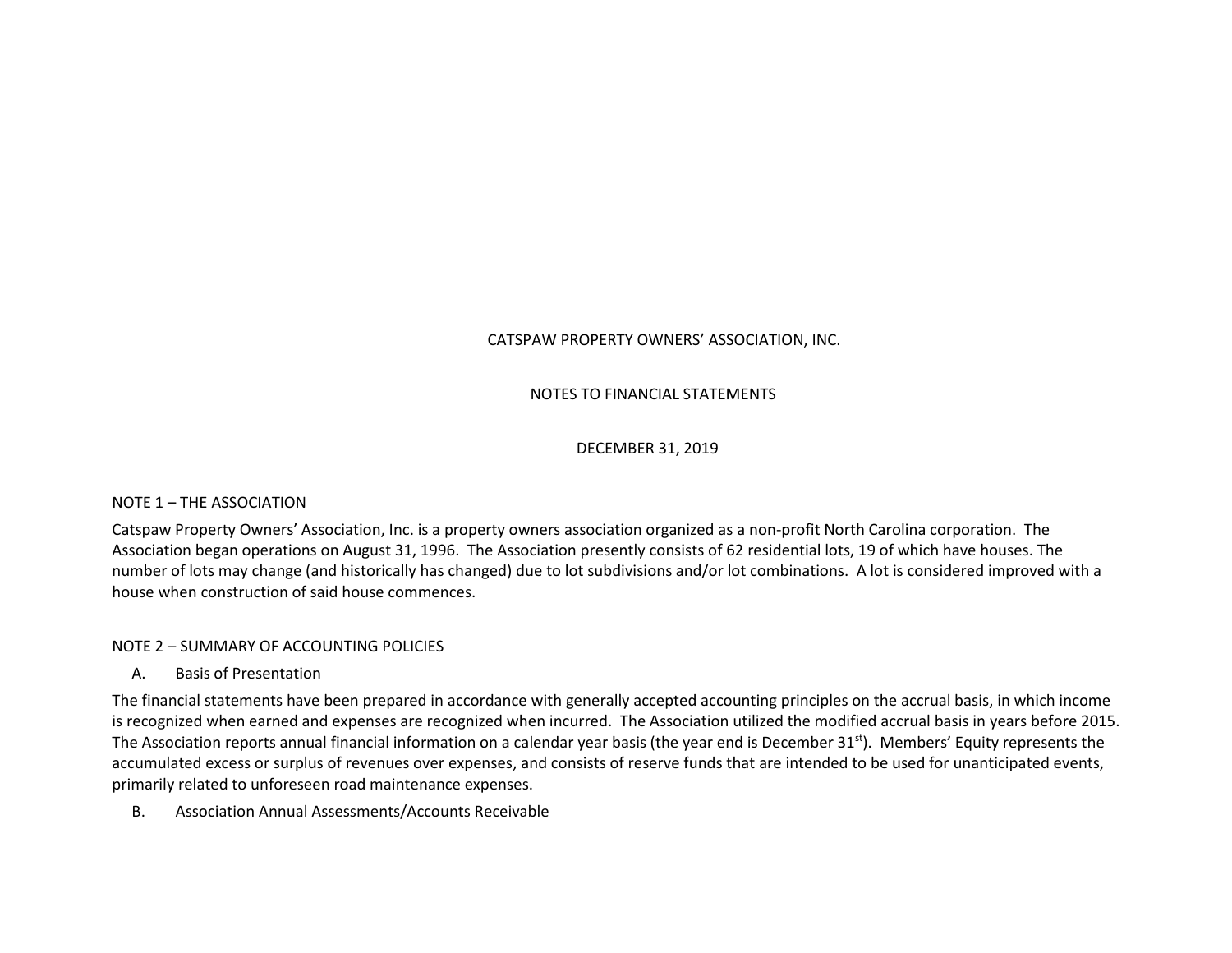Property owners are subject to yearly assessments to provide for the Association's operating expenses, primarily road maintenance and improvements. Any excess over budget is retained by the Association for use in future years. Unimproved lots (without a house) are assessed at 5/6 of the assessment for a lot improved with a residence. Assessments are billed in November, and due January  $1<sup>st</sup>$ . Assessments are considered delinquent if not received by January 31st. The Association follows the procedures in North Carolina General Statues Chapter 47F in filing a lien for unpaid assessments and collecting sums due. Receivables at the balance sheet date, if any, represent assessments due from property owners. The Association considers all property owners' receivables at the balance sheet date to be collectible. Accordingly, no allowance for doubtful accounts is required. If any receivables become uncollectible, they will be charged to operations when that determination is made.

## C. Annual Budget

The Association is required to prepare a budget annually in accordance with the 2013 (current) Bylaws. The budget includes anticipated income and expenses, planned major roadway repair or replacement expenses, and a reserve for unanticipated events. Road maintenance and improvements are often delayed because of weather conditions; and accordingly budget variances may occur. The maintenance of Walnut Gap Road from the public road entrance to the Catspaw gate is shared with the Walnut Gap Community. In 2018 and 2017, road maintenance expenses were the least they have been in many years. In 2019, road maintenance expenses were considerably higher.

## D. Cash in Bank

The Association maintains two bank accounts at the Franklin branch of Wells Fargo. One is an operating account, and the other is an interest bearing savings account. Bills of the Association are paid utilizing online banking. All expenditures are approved by a majority of the Board before disbursements are made.

# E. Supplementary Schedule of Road Maintenance Expenses

A schedule of road maintenance expense detail is provided for the years ending December 31, 2019 and 2018. This schedule shows how expenses can vary from year to year, and breaks out the expenses between the road that Catspaw shares with Walnut Gap from the roads that are the responsibility of the Catspaw Association exclusively. The Walnut Gap community is not an Association. The Walnut Gap Road Fund is a voluntary road fund that collects voluntary payments from property owners in the Walnut Gap subdivision, as well as residents in some of the Devon subdivision.